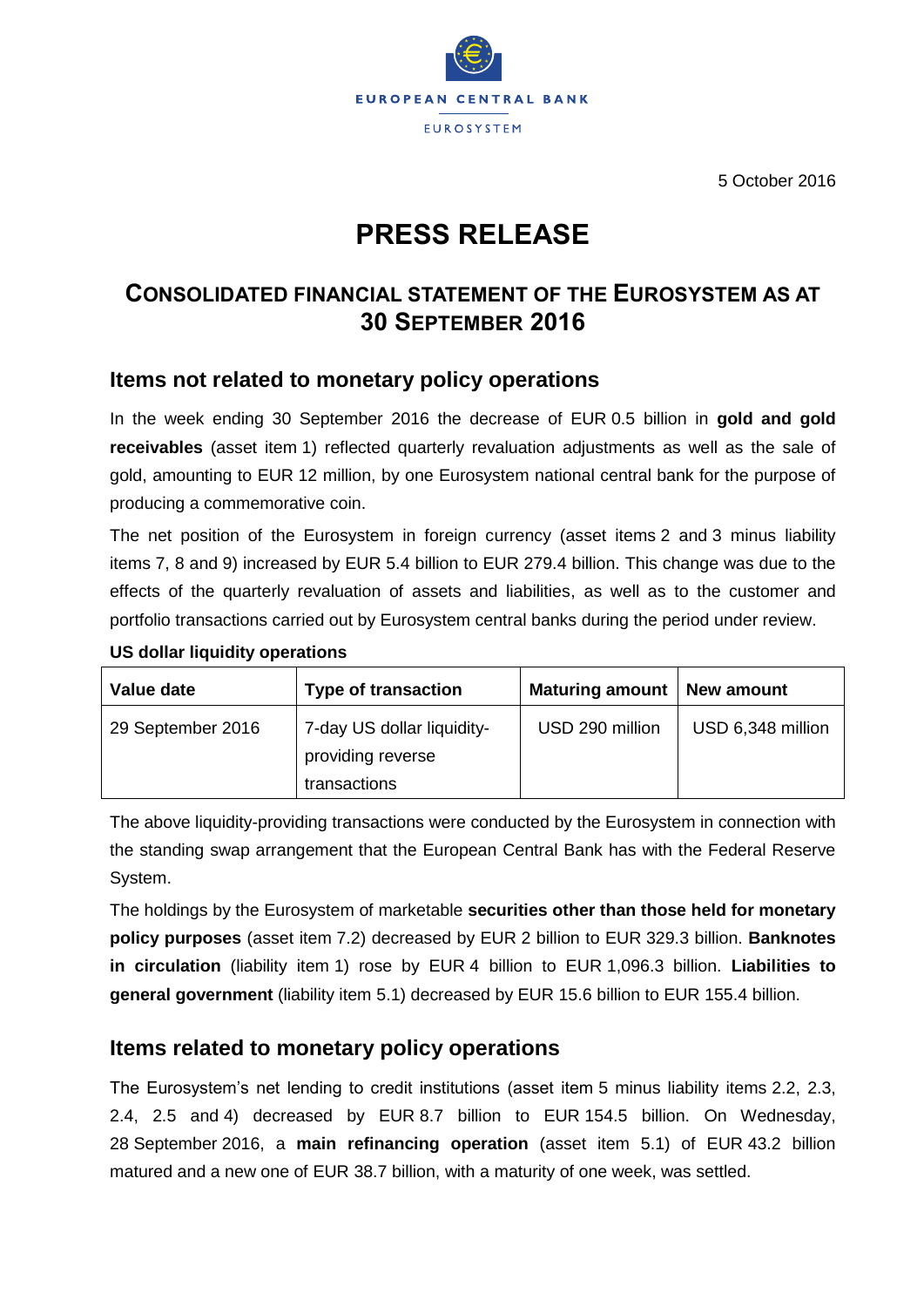During the week, a **longer-term refinancing operation** (asset item 5.2) of EUR 7.7 billion matured and a new one of EUR 4.6 billion was settled. In addition, EUR 11 billion provided under the **first series of targeted longer-term refinancing operations (TLTRO-I)**, including a voluntary amount of EUR 9.4 billion, was repaid before maturity. Moreover, the second tender in the **second series of targeted longer-term refinancing operations (TLTRO-II)**, amounting to EUR 45.3 billion and with a maturity of 1,463 days, was settled.

Recourse to the **marginal lending facility** (asset item 5.5) was virtually nil (compared with EUR 0.1 billion in the preceding week), while recourse to the **deposit facility** (liability item 2.2) was EUR 398 billion (compared with EUR 362.8 billion in the preceding week).

The holdings by the Eurosystem of **securities held for monetary policy purposes** (asset item 7.1) increased by EUR 14.5 billion to EUR 1,434.8 billion. The table below provides the detailed breakdown of asset item 7.1 into the different portfolios. All portfolios are accounted for at amortised cost.

| <b>Monetary policy</b><br>securities portfolios  | <b>Reported</b><br>value as at 30<br><b>September</b><br>2016 | <b>Difference</b><br>compared<br>with 23<br><b>September</b><br>$2016 -$<br>purchases | <b>Difference</b><br>compared with<br>23 September<br>$2016 -$<br>redemptions | <b>Difference</b><br>compared with<br>23 September<br>$2016 -$ quarter-<br>end<br>adjustments |
|--------------------------------------------------|---------------------------------------------------------------|---------------------------------------------------------------------------------------|-------------------------------------------------------------------------------|-----------------------------------------------------------------------------------------------|
| Covered bond<br>purchase programme 1             | <b>EUR 15.6</b><br>billion                                    |                                                                                       |                                                                               | -EUR 0.0 billion                                                                              |
| Covered bond<br>purchase programme 2             | <b>EUR 7.3</b><br>billion                                     |                                                                                       |                                                                               | +EUR 0.0 billion                                                                              |
| Covered bond<br>purchase programme 3             | <b>EUR 194.3</b><br>billion                                   | $+EUR$ 1.0<br>billion                                                                 |                                                                               | -EUR 0.6 billion                                                                              |
| Asset-backed<br>securities purchase<br>programme | <b>EUR 20.7</b><br>billion                                    | $+EUR$ 0.6<br>billion                                                                 | -EUR $0.2$<br>billion                                                         |                                                                                               |
| Corporate sector<br>purchase programme           | <b>EUR 29.7</b><br>billion                                    | +EUR 1.9<br>billion                                                                   |                                                                               | -EUR 0.1 billion                                                                              |
| Public sector purchase<br>programme              | EUR 1,061.2<br>billion                                        | +EUR 15.6<br>billion                                                                  |                                                                               | -EUR 4.1 billion                                                                              |
| <b>Securities Markets</b><br>Programme           | <b>EUR 106</b><br>billion                                     |                                                                                       |                                                                               | +EUR 0.3 billion                                                                              |